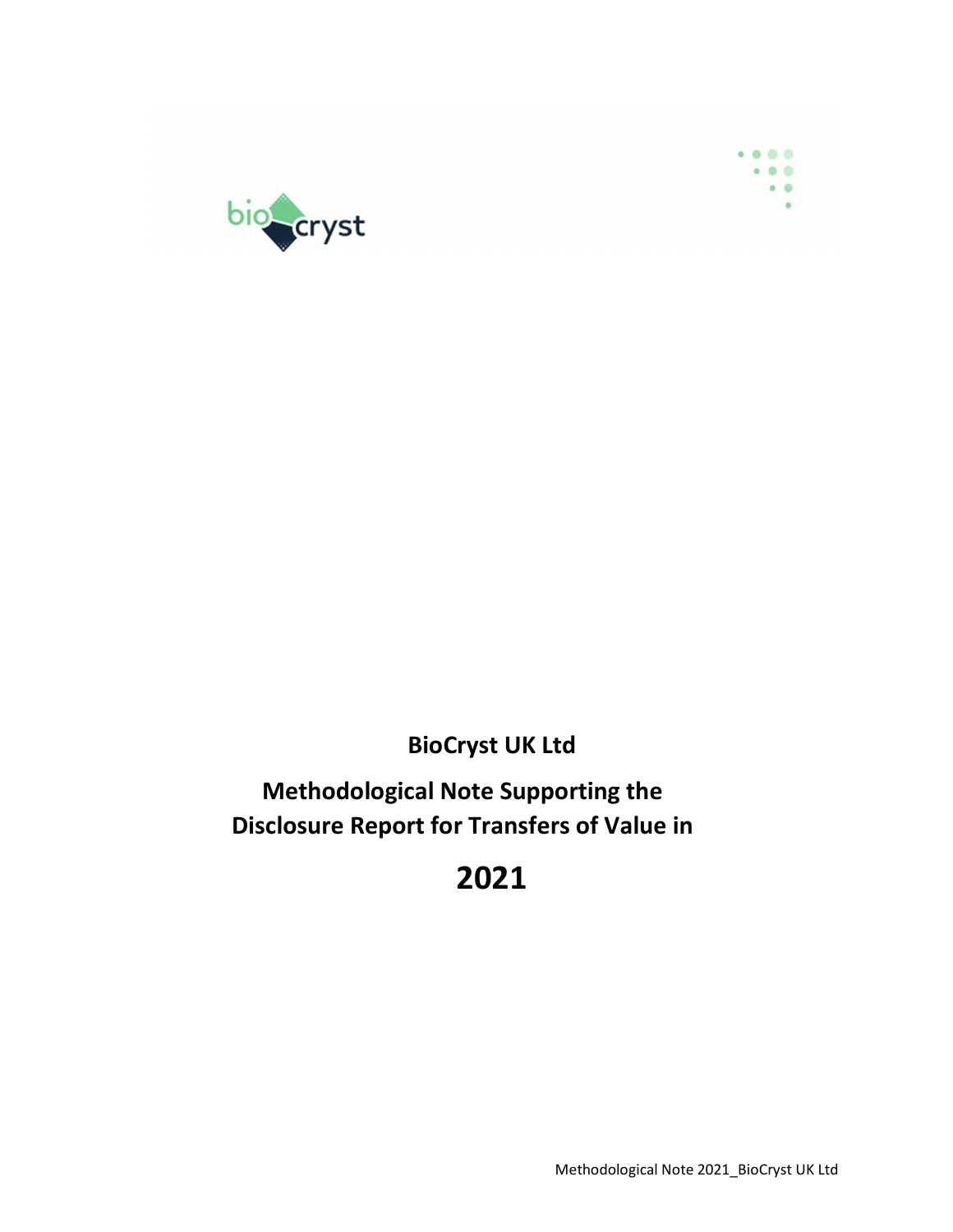#### Introduction

This methodology note describes the methods used by BioCryst UK Ltd to meet its obligations and the requirements for disclosing payments and Transfers of value (ToV) to Healthcare Professionals (HCPs), Healthcare Organisations (HCOs) and Other Relevant Decision Makers (ORDMs) as outlined in the EFPIA HCP/HCO Code of Practice and reflected in the ABPI Code of Practice for the Pharmaceutical industry.

Transfers of Values made to Patient Organisations (PtOrgs) are disclosed separately on the BioCryst UK website:- https://biocryst.co.uk/disclosures/

| <b>Healthcare Professional</b>          | Anyone that is a member of the medical, dental,         |
|-----------------------------------------|---------------------------------------------------------|
| (HCP)                                   | pharmacy or nursing professions and any other           |
|                                         |                                                         |
|                                         | professional that may administer, prescribe,            |
|                                         | purchase, recommend or supply a                         |
|                                         | medicine.                                               |
| Healthcare Organisation                 | A healthcare, medical or scientific association or      |
| (HCO)                                   | organisation such as a hospital, clinic, foundation,    |
|                                         | university, or other teaching institution or learned    |
|                                         | society, or an entity through which an HCP (as          |
|                                         | defined above) or other relevant decision makers        |
|                                         | provide a service.                                      |
| <b>Other Relevant Decision Maker</b>    | The term 'other relevant decision maker'                |
| (ORDM)                                  | particularly includes those with an NHS role who        |
|                                         | could influence in any way the administration,          |
|                                         | consumption, prescription, purchase,                    |
|                                         | recommendation, sale, supply or use of any              |
|                                         | medicine but who are not health professionals           |
| <b>Patient Organisations</b>            | An organisation mainly comprising of patients           |
| (PtOrgs)                                | and/or caregivers or any user organisation such as a    |
|                                         | disability organisation, carer or relative organisation |
|                                         | and consumer organisation that represents and/or        |
|                                         | supports the needs of patients and/or caregivers.       |
| Professional Conference Organiser (PCO) | a company which specialises in the organisation and     |
|                                         | management of congresses, conferences, seminars         |
|                                         | and similar events.                                     |
| <b>Transfer of Value</b>                | Direct and indirect transfers of value, whether         |
| (ToV)                                   | payments, in kind or otherwise, made, whether for       |
|                                         | promotional purposes or otherwise, in connection        |
|                                         | with the development and sale of prescription-only      |
|                                         | Medicinal Products exclusively for human use.           |
|                                         | Direct transfers of value are those made directly by    |
|                                         | a Member Company for the benefit of a Recipient.        |
|                                         | Indirect transfers of value are those made on behalf    |
|                                         | of a Member Company for the benefit of a                |
|                                         | Recipient, or transfers of value made through an        |
|                                         | intermediate and where the Member Company               |
|                                         | knows or can identify the HCP/HCO that benefit          |
|                                         | from the Transfer of Value.                             |

#### Acronyms and Abbreviations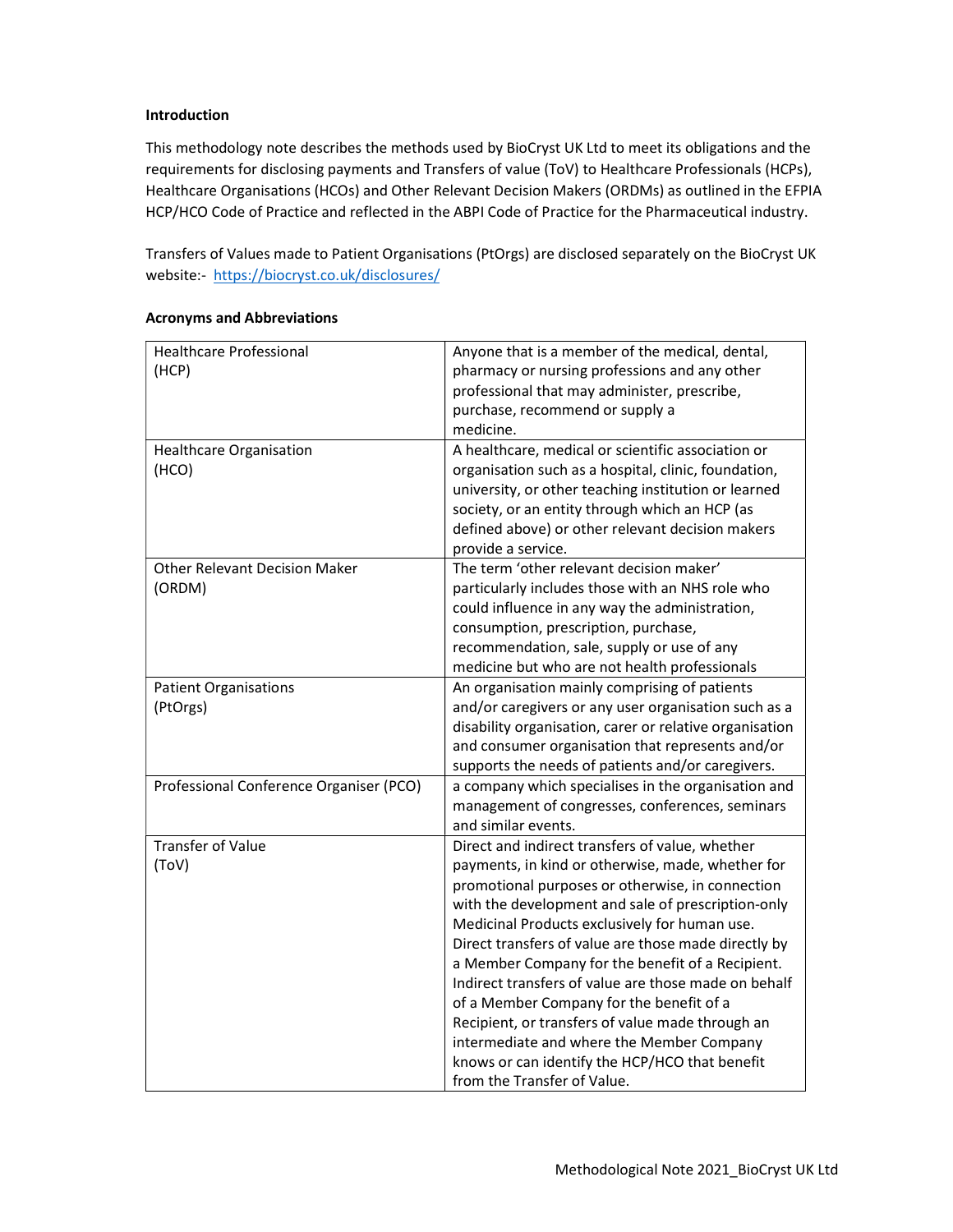| <b>Member Company</b> | as defined in the EFPIA Statutes, means research- |
|-----------------------|---------------------------------------------------|
|                       | based companies, developing and manufacturing     |
|                       | Medicinal Products in Europe for human use.       |
| Recipient             | Any HCP or HCO/PCO as applicable, in each case,   |
|                       | whose primary practice, principal professional    |
|                       | address or place of incorporation is in Europe.   |

### Transfer of Value Categories

The following table defines what transfers of value are reported in which EFPIA category and subcategory.

| <b>EFPIA category</b>                             | <b>EFPIA subcategory</b>                       | <b>Example Activities</b>                                                                                                                                                                                                                                                                                                                                                                                                                                                                                                                                                                                                                                                                                                                                                                                                                                                                              |
|---------------------------------------------------|------------------------------------------------|--------------------------------------------------------------------------------------------------------------------------------------------------------------------------------------------------------------------------------------------------------------------------------------------------------------------------------------------------------------------------------------------------------------------------------------------------------------------------------------------------------------------------------------------------------------------------------------------------------------------------------------------------------------------------------------------------------------------------------------------------------------------------------------------------------------------------------------------------------------------------------------------------------|
| <b>Donations and</b><br><b>Grants (HCOs only)</b> | N/A                                            | • Charitable contributions<br>• Business Donations<br>· Educational grants (e.g. fellowships, courses<br>provided by an HCO where BioCryst does not select<br>the individual HCPs participating)<br>• Sponsoring of speakers/faculty which by nature of<br>purpose and funding are classified under<br>educational grants                                                                                                                                                                                                                                                                                                                                                                                                                                                                                                                                                                              |
| <b>Contribution to</b><br><b>Cost of Events</b>   | Sponsorship<br>agreements (HCOs<br>only)       | • Placement of a brand logo in a conference<br>program or invitation communication in exchange<br>for supporting the program<br>• Funding an event in return for a display booth<br>• Funding an event in exchange for advertising<br>space<br>• Other advertisement space (in paper, electronic or<br>other format)<br>• Satellite symposia at a congress<br>• Any other activity qualified as "Corporate<br>Sponsorship" according to BioCryst Anti-Corruption<br>Policies<br>• Sponsoring of speaker/faculty and sponsoring<br>courses provided by an HCO which are qualified as<br>"Corporate Sponsorship" according BioCryst Anti-<br><b>Corruption Policies</b><br>• For contributions provided to Events through<br>Professional Conference Organisers (PCOs): TOVs<br>through PCOs are reported as follows: either in the<br>name of benefitting HCO or in the name of<br><b>Recipient PCO</b> |
|                                                   | Registration fees<br>Travel &<br>Accommodation | • Registration fees paid for the HCP/HCO to attend<br>events<br>· Travel (e.g. flight, train, taxi, car hires, tolls,<br>mileage reimbursement, parking, shared ground<br>transportation)<br>• Accommodation<br>• Travel Visa                                                                                                                                                                                                                                                                                                                                                                                                                                                                                                                                                                                                                                                                          |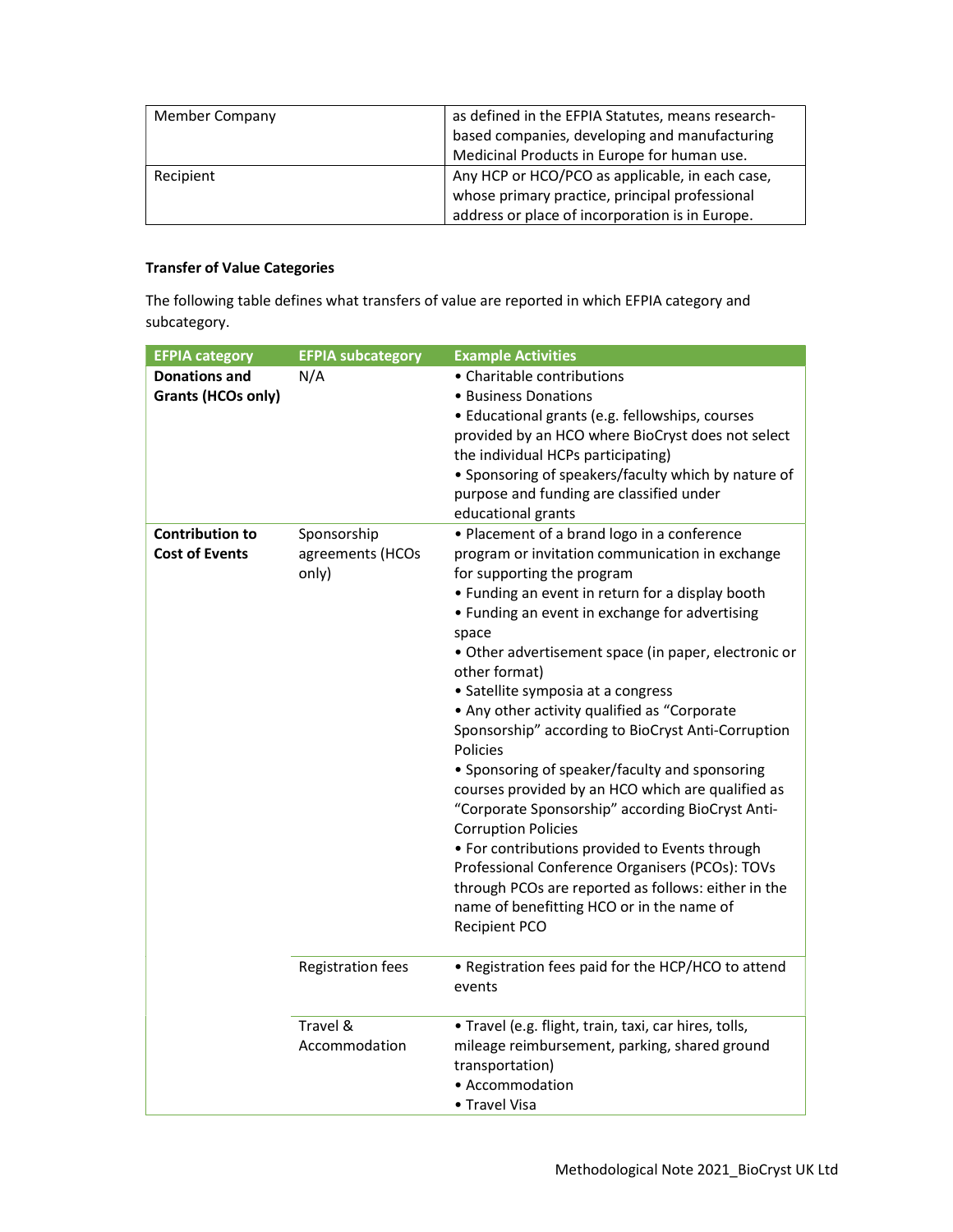| <b>Fee for services</b><br>and consultancy                             | Fees             | • Speaker engagements<br>• Advisory Boards*<br>· Study-related engagements<br>• Preceptorships<br>• Post-marketing surveillance studies<br>• Non-Interventional Studies that are Retrospective<br>in nature<br>• Medical writing<br>• Data analysis<br>· Development of education materials<br>• General consulting / advising<br>• Speaker training if linked to a speaker<br>engagement<br>• Any other activity which qualifies as General<br>Consultancy according to BioCryst's Anti-Corruption<br>Policies |
|------------------------------------------------------------------------|------------------|-----------------------------------------------------------------------------------------------------------------------------------------------------------------------------------------------------------------------------------------------------------------------------------------------------------------------------------------------------------------------------------------------------------------------------------------------------------------------------------------------------------------|
|                                                                        | Related expenses | · Travel (e.g. flight, train, taxi, car hires, tolls,<br>mileage reimbursement, parking)<br>• Accommodation<br>• Travel Visa                                                                                                                                                                                                                                                                                                                                                                                    |
| <b>Research and</b><br><b>Development</b><br><b>Transfers of Value</b> | N/A              | • Clinical Trials<br>• Data Monitoring Committees related to studies<br>• Non-Interventional Studies that are Prospective in<br>nature<br>• Investigators Initiated Research (IIR)<br>• Investigator Sponsored Research (ISR)<br>• Clinical & Research Collaboration                                                                                                                                                                                                                                            |

\* excluding Data Monitoring Committees related to studies which are disclosed in aggregate under R&D

#### Cross border payments and Consent for Transfer of Value Reporting

BioCryst UK Ltd collates cross border payments from BioCryst Pharmaceuticals Inc together with all its Affiliates ('BioCryst') and reports the transactions where the recipient has its principal practice in the UK.

#### Multi-year contracts

For contracts that span more than 1 year (Multi- year contracts), only transfers of value made during year 2021 will be included in the 2021 disclosure. The remainder of the contract values will be disclosed in future disclosure.

#### Private Companies

Where an HCP/ORDM runs a private company, this organisation has been designated an HCO. Where a contract has been signed with the HCO as the employer, BioCryst will report the ToV against the HCO